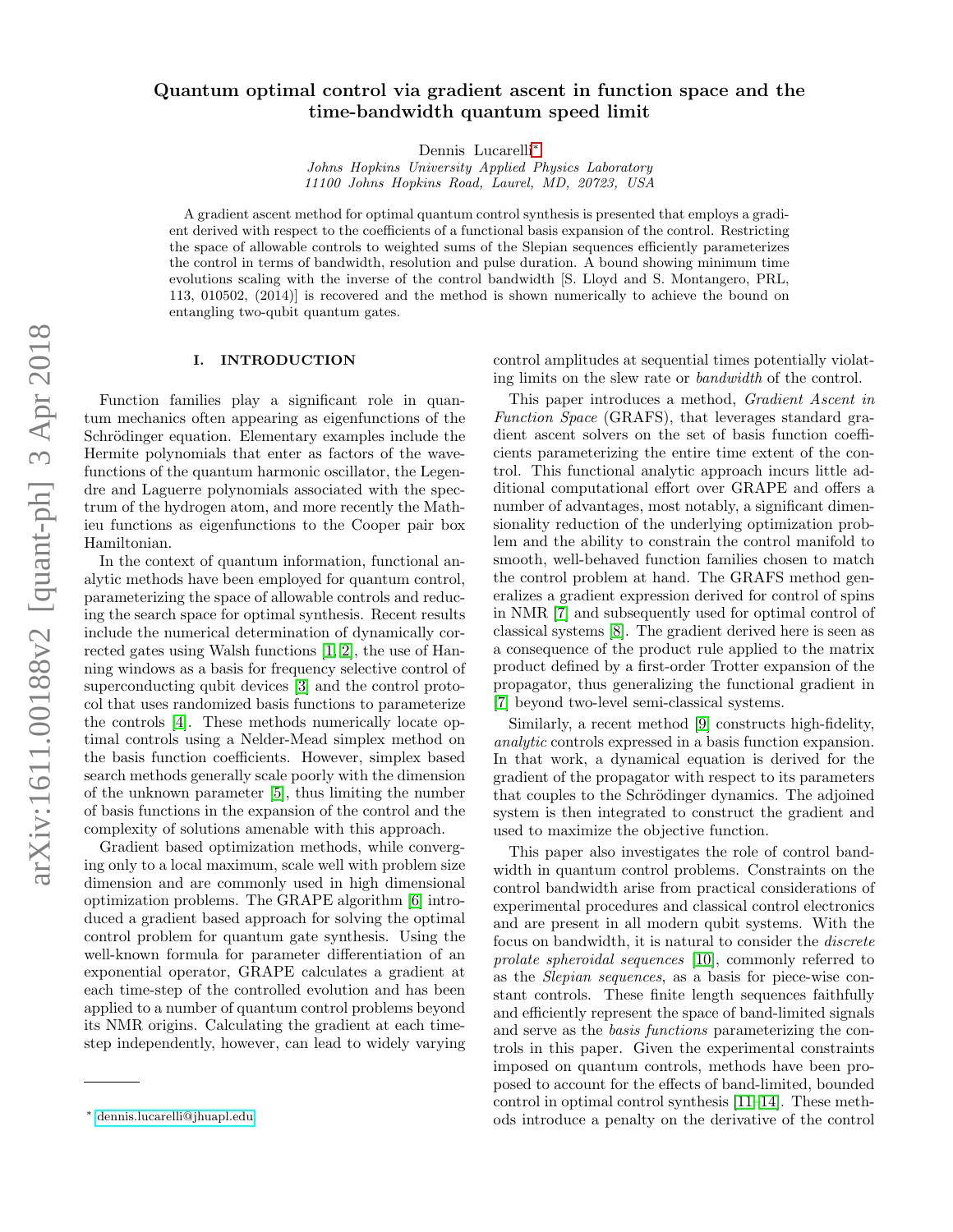term in the control objective function, a Fourier cut-off constraint or a band-limiting filter in the control protocol iterates. The gradient method proposed here, with the aid of the Slepian sequences, constrains the space of controls a priori to produce an intrinsic control solution without additional terms in the objective function or *post* hoc band-limiting.

Closed quantum control systems have a convenient representation as control systems on Lie groups [\[15,](#page-6-12) [16\]](#page-6-13) from which a number of properties can be immediately inferred. In particular, the Lie algebra rank condition (LARC), determined by the Lie algebra spanned by repeated commutators of the internal (or drift) Hamiltonian and the control Hamiltonians, can be used to determine the reachability of a quantum system. The reachability condition ensures the existence of controls that can reach any point in state space and is a generic condition for systems evolving on (compact) Lie groups [\[17,](#page-6-14) [18\]](#page-6-15). The LARC, however, does not lead to a constructive procedure for determining the controls required to drive the system to a desired element of the Lie group. This control synthesis problem requires a solution to a twopoint boundary value problem and can solved analytically by pulse area theorems or in special cases (c.f. [\[19\]](#page-6-16)). For more general, complex control situations, numerical methods from optimal control theory are often necessary.

Fundamental limits on the evolution time of a quantum system are often stated as quantum speed limits (QSL). These bounds are often geometric restatements of the time-energy uncertainty relation for time independent systems [\[20–](#page-6-17)[22\]](#page-6-18) and have been generalized to time-dependent, driven quantum systems [\[23–](#page-6-19)[25\]](#page-6-20). Due to relatively short coherence times and slow logic gates, the QSL is an important limit in multiple qubit quantum gate synthesis [\[26\]](#page-6-21). Recently, the set of quantum states reachable in polynomial time with bounded controls has been characterized and an associated bound has been derived relating the control bandwidth, final state accuracy and minimum achievable evolution time [\[27\]](#page-6-22). This time-bandwidth QSL has an intuitive appeal – higher bandwidth controls drive a quantum system to its target state at a faster rate. The gradient method introduced here approximately realizes this bound and thus demonstrates a control synthesis method that elucidates the limits of bounded, band-limited control.

The band-limited characteristics of Slepian-modulated controls as applied to qubits have recently been experimentally validated and deployed for narrowband spectroscopy of noise in a microwave control system [\[28\]](#page-6-23). Further results and details on Slepian based noise spectroscopy can be found in the recent manuscript [\[29\]](#page-6-24).

#### II. THE SPACE OF TIME-BAND-LIMITED SEQUENCES

The time-bandwidth uncertainty relation governs the concentration properties of classical signals. In the limiting case, the relation is observed by a pure tone with infinite time extent and vanishing spectral measure. As a purely mathematical object, the only signal that is both time and bandwidth limited is trivially zero. Motivated by problems in communications technology, where all signals are manifestly both time and band-limited, a theory of band-limited functions was developed by seeking a engineering compromise to the uncertainty relation [\[30–](#page-6-25)[33\]](#page-6-26). These functions are characterized by maximizing the fraction of a signals energy in a time interval while enforcing a band-limiting constraint. The solution to this optimization problem was aided by the discovery of a differential operator that simultaneously commutes with time and band-limiting operators. The form of this commuting operator is related to the wave equation in prolate spheroidal coordinates, thus christening the resulting functions as the *prolate spheroidal wave functions* (PSWF).

From a signals and control perspective, it is often useful to consider the discrete analogues to the PSWF, the discrete prolate spheroidal sequences or simply the Slepian sequences [\[10\]](#page-6-9). For a sequence of length  $N$  and half bandwidth W, the Slepian sequences,  $v_k(N, W)$ , are defined as real solutions to the eigenvalue problem

$$
\sum_{m=0}^{N-1} \frac{\sin 2\pi W(n-m)}{\pi (n-m)} v_k(m; N, W) = \lambda_k(N, W) v_k(\ell; N, W)
$$
\n(1)

where  $k, \ell \in \{0, 1, \ldots, N-1\}$  and  $v_k(\ell; N, W)$  is the  $\ell$ -th element of k-th order Slepian. The eigenvalues  $\lambda_k(N, W)$ can be shown to be a measure of spectral concentration and are ordered such that  $1 \geq \lambda_0(N, W) \geq \lambda_1(N, W) \geq$  $\cdots > \lambda_N(N, W)$  and have the remarkable property that the first 2NW eigenvalues are near unity, while the remaining eigenvalues are close to 0. In Ref. [\[34\]](#page-6-27), Slepian uses this property to establish the approximate dimension of the space of band-limited sequences of length N to be  $2NW$ . The Slepian order, k, for the sequence  $v_k(N, W)$ , indicates the even/odd symmetry of the sequence with respect to its midpoint and its number of zero-crossings. In the following, weighted sums of Slepian sequences are identified as piecewise constant controls by specifying a sequence length  $N$ , a half bandwidth parameter  $W \in (0, 0.5)$  and a pulse duration  $\tau$ . The pair  $(N, \tau)$  then defines a control resolution  $\Delta t$ , the associated Nyquist frequency and  $W/\Delta t$  is in units of hertz.

## III. QUANTUM OPTIMAL CONTROL AND GRADIENT ASCENT IN FUNCTION SPACE

For a closed, finite dimensional quantum system, the state dependence of the Schrödinger equation is often removed and the dynamics are equivalently lifted to a differential equation on the space of special unitary matrices  $U \in SU(d)$ , that act on the d–dimensional Hilbert space of quantum states. In this representation, the quantum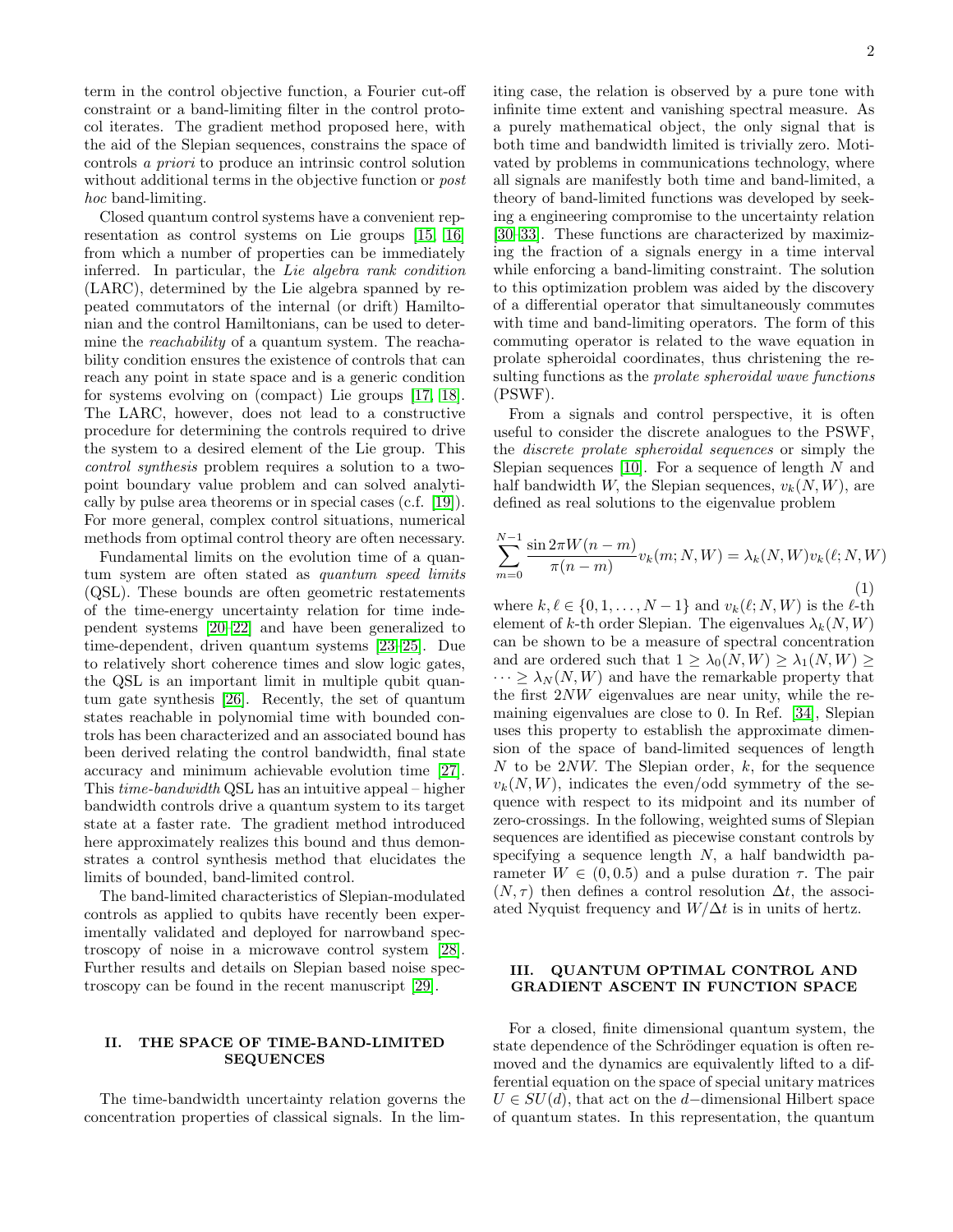

<span id="page-2-3"></span>FIG. 1. (Color online) Depiction of GRAPE and GRAFS control iterates. GRAPE updates the control at each timestep  $\left(\frac{\partial \Phi}{\partial \Omega(t)}\right)$ , while GRAFS increments the basis function coefficient and affects the control at all times  $(\frac{\partial \Phi}{\partial \alpha})$ . Slepian sequences,  $v_k$ , are shown for  $k = 0, 1$ , and 5

.

control system is given by

<span id="page-2-0"></span>
$$
\dot{U}(t) = -\frac{i}{\hbar} \left( H_d + \sum_{j=1}^{M} \Omega_j(t) H_j \right) U(t) \tag{2}
$$

where  $H_d$  is the time-independent drift Hamiltonian and the  $H_i$  are the control Hamiltonians that capture the coupling of the qubits to an externally applied control field. Denote the controlled Hamiltonian with drift as

$$
H_{\Omega}(t) = H_d + \sum_{j=1}^{M} \Omega_j(t) H_j \tag{3}
$$

The solution to [\(2\)](#page-2-0) must account for the non-commuting operators  $[H_{\Omega}(t_{\ell}), H_{\Omega}(t_{\ell})] \neq 0$  for  $k \neq \ell$  and is formally given by the time-ordered integral

<span id="page-2-1"></span>
$$
U_{\tau}(\Omega) = \mathbf{T} \exp\left[-\frac{i}{\hbar} \int_0^{\tau} H_{\Omega}(t) dt\right]
$$
 (4)

With initial conditions given by the identity matrix,  $U_0 =$ 1 , the solution of [\(2\)](#page-2-0) simply propagates the state by matrix-vector multiplication  $\psi_{\tau} = U_{\tau} \cdot \psi_0$ .

The quantum gate synthesis problem is to determine the control functions  $\{\Omega_j(t)\}_{j=1}^M$  that generate a desired target unitary  $U_{targ}$  at some time  $\tau$ . Optimal control typically defines an objective function that is optimized subject to a dynamical constraint and initial and final conditions on the state of the system. In quantum gate synthesis, this methodology is employed to determine control fields that minimize trace distance from a target unitary while evolving according to the Schrödinger equation  $(2)$ .

The optimal control objective function may take several forms depending on the control task, but all require a fidelity measure,  $F$ , to be maximized. A common choice is the (global) phase invariant distance to the target unitary at the at the final time  $\tau$ 

$$
\Phi(\mathcal{F}(\Omega)) = \frac{1}{d} |\mathcal{F}(\Omega)| \tag{5}
$$

normalized by the dimension of the system,  $d$ , with the trace fidelity measure

$$
\mathcal{F}(\Omega) = \text{tr}\left[U_{targ}^{\dagger} \cdot U_{\tau}(\Omega)\right]
$$
 (6)

First order optimality conditions, known as Pontrayagin's maximum principle (PMP), are well established but, in general, result in a system of nonlinear differential equations that must be solved for optimal control synthesis. In Ref. [\[6\]](#page-6-5), a Gradient Ascent Pulse Engineering algorithm (GRAPE) was introduced to numerically solve the optimal control problem that simplifies the optimization problem by iteratively updating the control fields by small steps in the gradient direction of the objective function at each time-step of the control. The pulse shaping iterates are of the form

$$
\Omega_j^{r+1}(t_\ell) = \Omega_j^r(t_\ell) + \epsilon \frac{\partial \Phi(\Omega^r)}{\partial \Omega_j(t_\ell)}\tag{7}
$$

with  $r$  denoting the iteration number and the increment  $\epsilon$  being chosen by line search. While consistent with the PMP, GRAPE derives its algorithmic simplicity by removing any explicit constraints on the control in the objective function. For a system without integral constraints on the controls, the PMP conditions result in trivial co-state dynamics, simplifying the first order necessary conditions [\[35\]](#page-6-28) and ensuring that gradient ascent updates are sufficient for convergence to a local maximum.

Assuming a discretization of the controls into N equal  $\Delta t$  length segments with total pulse duration,  $\tau = N\Delta t$ , the GRAPE algorithm proceeds by using the product of exponentials

<span id="page-2-2"></span>
$$
U_{\tau} \approx e^{-\frac{i\Delta t}{\hbar}H_{\Omega}(t_N)}e^{-\frac{i\Delta t}{\hbar}H_{\Omega}(t_{N-1})}\cdots e^{-\frac{i\Delta t}{\hbar}H_{\Omega}(t_1)}\qquad(8)
$$

as a good approximation to the time-ordered integral [\(4\)](#page-2-1) and the exact diagonalization formula [\[36\]](#page-6-29) for parameter differentiation of the matrix exponential

<span id="page-2-5"></span><span id="page-2-4"></span>
$$
\frac{d}{ds}e^{A+sB} \tag{9}
$$

Let  $\{|\lambda_{\nu}\rangle, \lambda_{\nu}\}\$  denote an eigensystem for the matrix  $A+$ sB, then the matrix elements of the partial derivative are given by

$$
\langle \lambda_{\nu} | \frac{\partial [A + sB]}{\partial s} | \lambda_{\mu} \rangle =
$$
\n
$$
\begin{cases}\n-i\Delta t \langle \lambda_{\nu} | B | \lambda_{\nu} \rangle e^{-i\Delta t \lambda_{\nu}} & \text{for } \nu = \mu \\
-i\Delta t \langle \lambda_{\nu} | B | \lambda_{\mu} \rangle \frac{e^{-i\Delta t \lambda_{\nu}} - e^{-i\Delta t \lambda_{\mu}}}{\lambda_{\nu} - \lambda_{\mu}} & \text{for } \nu \neq \mu\n\end{cases}
$$
\n(10)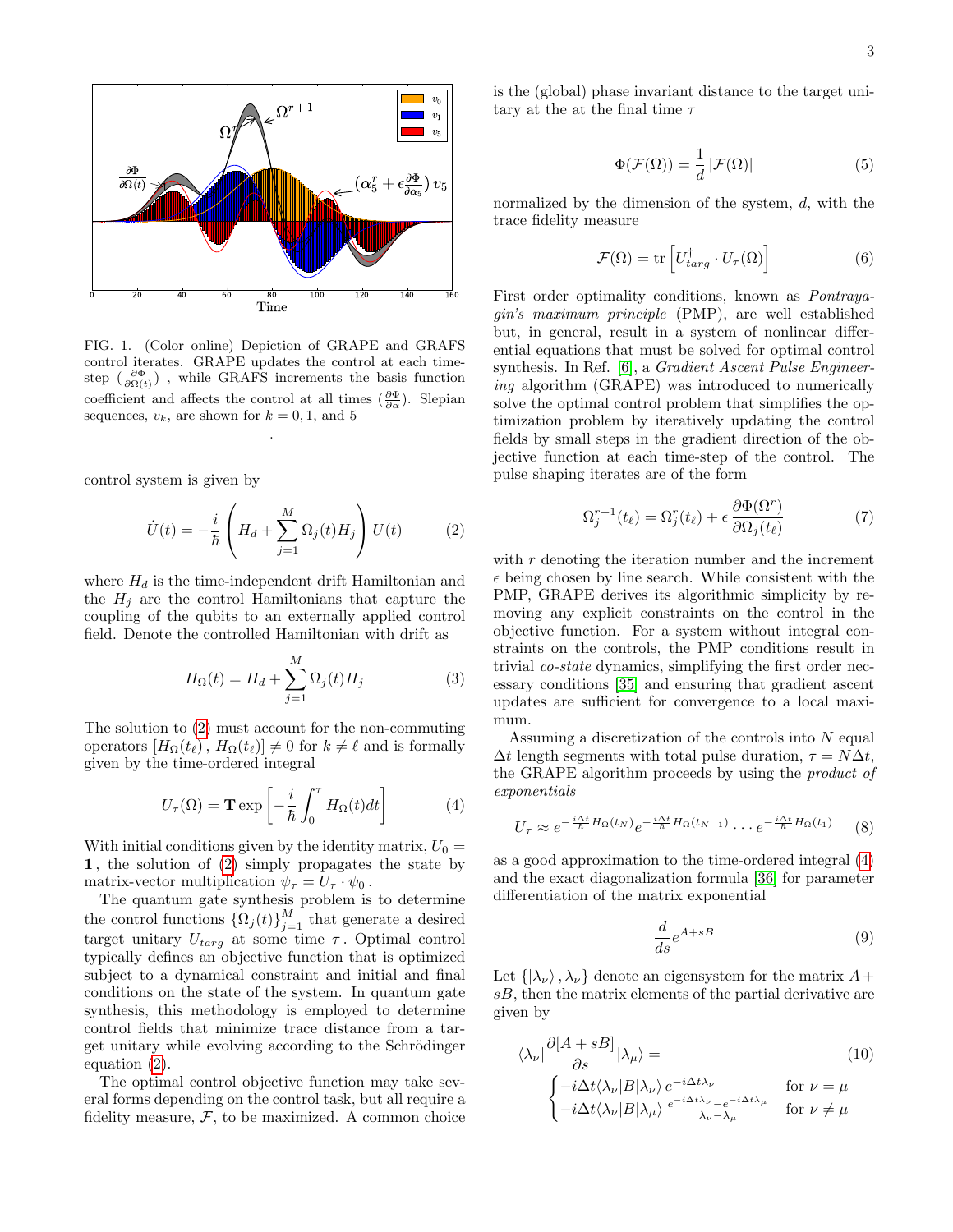

<span id="page-3-3"></span>FIG. 2. (Color online) GRAFS iterations and convergence for constructing a Toffoli gate with two single qubit controls and Heisenberg exchange operations. The optimization trajectory of Slepian sequence weights is shown in the left panel and 10 pulse shaping iterations are shown on the right where  $\Omega_j^r = \mathcal{V} \cdot \alpha_j^r$ . The final pulse shape is shown in bold red.

Define the notation

$$
U_{k:\ell} = U(t_k) \cdots U(t_\ell) \tag{11}
$$

for matrix products of the form [\(8\)](#page-2-2). Taking the partial derivative of  $(8)$  with respect to the j-th control at time  $t_{\ell} = \ell \, \Delta t$  yields

<span id="page-3-0"></span>
$$
\frac{\partial U_{\tau}}{\partial \Omega_j(t_\ell)} = U_{N:\ell+1} \frac{\partial U(t_\ell)}{\partial \Omega_j(t_\ell)} U_{\ell-1:1}
$$
(12)

and by the chain rule we have

<span id="page-3-2"></span>
$$
\frac{\partial \Phi(\Omega)}{\partial \Omega(t_{\ell})} = \frac{1}{d} \operatorname{Re} \left[ e^{-i \operatorname{arg}(\mathcal{F})} \operatorname{tr} [U_{targ}^{\dagger} \cdot \frac{\partial U_{\tau}}{\partial \Omega_{j}(t_{\ell})}] \right] \tag{13}
$$

where  $arg(\cdot)$  denotes the phase of a complex number. These expressions and their derivations can be found in [\[37\]](#page-6-30). Denote the GRAPE gradient over all controls as the multi-dimensional tensor  $\nabla_{\Omega}U_{\tau} \in \mathbb{C}^{N \times M \times d \times d}$  with components  $\nabla_{\Omega_j}^{\ell} U_{\tau}$  given by [\(12\)](#page-3-0).

In contrast to updating the controls at each time-step, the GRAFS method first expresses the controls in a functional basis expansion and exploits the observation that the gradient of the propagator at the final time with respect to the the basis function coefficients is simply an application of the product rule on the matrix products defining the approximate propagator. The update rules are depicted in FIG. [1,](#page-2-3) with the essential difference being that variations of the basis function coefficients globally affect the control field over all times, whereas GRAPE updates affect each time-step independently.

The controls are formally expressed as weighted sums of length N piecewise constant sequences  $v_k(t)$ 

$$
\Omega_j(t_\ell) = \sum_{k=0}^K \alpha_{kj} v_k(t_\ell) \tag{14}
$$

with real coefficients  $\alpha_{kj}$ . While the method is applicable to any set of basis functions, the simulations in the following are performed with controls expressed as weighted sums of Slepian sequences. Applying the product rule to the matrix product [\(8\)](#page-2-2) and setting  $\hbar = 1$ , the partial derivative is given by

$$
\frac{\partial U_{\tau}}{\partial \alpha_{kj}} = \sum_{\ell=1}^{N} U_{N:\ell+1} \frac{\partial U(t_{\ell})}{\partial \alpha_{kj}} U_{\ell-1:1}
$$
(15)

where

$$
\frac{\partial U(t_{\ell})}{\partial \alpha_{kj}} = \frac{\partial \exp[-i\Delta t H_{\Omega}(t_{\ell}) - i\alpha_{kj}\Delta tv_{k}(t_{\ell})H_{j}]}{\partial \alpha_{kj}}
$$
(16)

is of the form [\(9\)](#page-2-4) with  $A = -i\Delta t H_{\Omega}(t_{\ell}), B =$  $-i\Delta tv_k(t_\ell)H_j$  and  $s = \alpha_{kj}$ . Note that by the formula [\(10\)](#page-2-5), the scalars  $v_k(t_\ell)$  distribute out of the inner product to yield

<span id="page-3-1"></span>
$$
\frac{\partial U(t_{\ell})}{\partial \alpha_{jk}} = v_k(t_{\ell}) \frac{\partial U(t_{\ell})}{\partial \Omega_j(t_{\ell})} \tag{17}
$$

Let A denote the matrix of coefficients so that  $A_{kj} = \alpha_{kj}$ and arrange the basis functions as columns of the  $N \times K$ matrix V. Using [\(17\)](#page-3-1), the GRAFS gradient,  $\nabla_{\mathcal{A}}U_{\tau} \in$  $\mathbb{C}^{K \times M \times d \times d}$ , can be viewed as a contraction over the time index

<span id="page-3-4"></span>
$$
\nabla_{\mathcal{A}} U_{\tau} = \mathcal{V} \otimes_{\ell} \nabla_{\Omega} U_{\tau} \tag{18}
$$

with the matrix-valued components

$$
[\nabla_{\mathcal{A}} U_{\tau}]_{kj} = \sum_{\ell=1}^{N} \mathcal{V}_{\ell k} \, \nabla^{\ell}_{\Omega_j} U_{\tau}
$$
 (19)

This tensor-dot operation can be efficiently implemented with the matrix of basis functions and the GRAPE gradient and thus the GRAFS gradient incurs little additional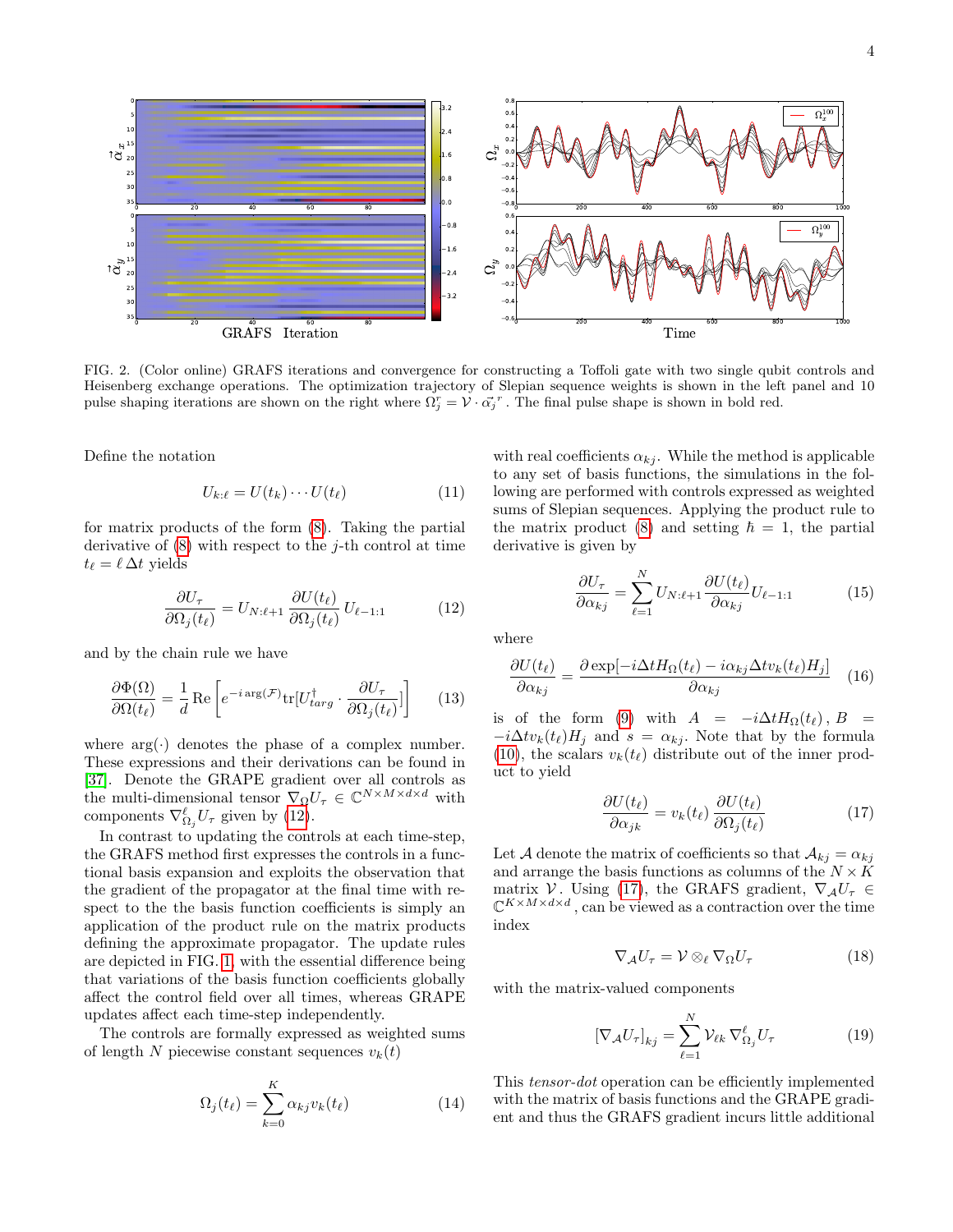

<span id="page-4-2"></span>FIG. 3. (Color online) Infidelity as a function of bandwidth (W) and number of Slepians sequences (K). Also shown is the number of GRAFS iterations to convergence

computational overhead. Finally, the chain rule [\(13\)](#page-3-2) can be applied to obtain  $\nabla_{\mathcal{A}} \Phi$  and the gradient ascent control update in matrix form is simply

<span id="page-4-0"></span>
$$
\Omega^{r+1} = \mathcal{V} \cdot (\mathcal{A}^r + \epsilon \nabla_{\mathcal{A}^r} \Phi)
$$
 (20)

An advantage of GRAFS is that control constraints are enforced a priori, through the use of basis functions, while still employing the gradient ascent procedure. Since arbitrary pulse shapes can often be faithfully represented by a small set of basis functions, GRAFS also constructs a more efficient optimization problem. In the case of Slepian parameterized controls, 2NW sequences approximately characterize the space of band-limited sequences. For a system with  $M$  controls, this results in an unknown parameter vector of dimension 2NWM for GRAFS compared to NM for GRAPE. Since W is strictly (and typically much) less than 0.5, this represents a significant reduction in dimensionality of the underlying optimization problem.

An illustrative example of the method is given by the following notional quantum control system. Suppose the control task is to construct a three qubit Toffoli (or controlled-controlled-not) gate from Heisenberg exchange operators and two independent controls. Denoting the Heisenberg exchange on qubits i and j as  $H_X^{ij}$  and a single qubit control on qubit k as  $\sigma^k$  the system Hamiltonian is given by

<span id="page-4-1"></span>
$$
H_{\Omega} = H_{\mathcal{X}}^{12} + H_{\mathcal{X}}^{23} + \Omega_x(t)\sigma_x^1 + \Omega_y(t)\sigma_y^3 \qquad (21)
$$

FIG. [2](#page-3-3) shows the optimization trajectory of 100 iterations of the GRAFS algorithm using the L-BFGS algorithm to impose inequality constraints on the basis function weights  $(|\alpha_{kj}| < 5.0)$  and perform line search to calculate  $\epsilon$  in the gradient update [\(20\)](#page-4-0). Controls were formed with a Slepian basis expansion with parameters  $N = 1000$  and  $W = 0.02$ . Initial conditions for the coefficients for were set to zero. With these parameters, there are 40 Slepian sequences. Higher-order Slepians hold less



<span id="page-4-3"></span>FIG. 4. (Color online) High bandwidth controls  $(W = 0.4)$ for system [\(21\)](#page-4-1)

spectral concentration and can have non-zero initial and final points. Removing these sequences leaves a final set of 36 sequences for pulse shaping. The final infidelity after 100 iterations was  $\mathcal{O}(10^{-7})$ . All simulations were performed with the optimal control module in Qutip [\[38\]](#page-6-31) by modifying the gradient calculation to [\(18\)](#page-3-4) and the update equation to [\(20\)](#page-4-0).

Intuitively, controls constructed from high bandwidth Slepian sequences should contain more control authority and thus result in synthesis of high fidelity gates. FIG. [3](#page-4-2) confirms this intuition and also shows the importance of using a nearly complete set of  $K = 2NW$  Slepian sequences in the basis function expansion of the control. By varying the bandwidth and running the GRAFS procedure with the system [\(21\)](#page-4-1), high fidelity Toffoli gates could not be generated across the entire bandwidth range  $(W \in [0.01, .25]$  shown)when using just three quarters of the available sequences. As shown in FIG. [3,](#page-4-2) convergence of the algorithm, as determined by the norm of the gradient getting small  $(10^{-9})$ , also scales with the bandwidth of the control. High bandwidth controls, constructed from a Slepian basis with  $N = 1000, W = 0.4$ and the GRAFS method, are shown in FIG. [4.](#page-4-3) These physically unrealizable controls approach the bang-bang limit and demonstrate how the Slepian sequences, with their continuous bandwidth parameter, represent the full space of controls.

## IV. TIME-BANDWIDTH QUANTUM SPEED LIMIT

Further analysis reveals a time-bandwidth relation by considering the QSL for time-dependent open quantum systems [\[23–](#page-6-19)[25\]](#page-6-20)

<span id="page-4-4"></span>
$$
\mathcal{T}_{QSL} \ge \frac{\delta}{\frac{1}{\tau} \int_0^{\tau} ||H_{\Omega}(t)||_p dt} \tag{22}
$$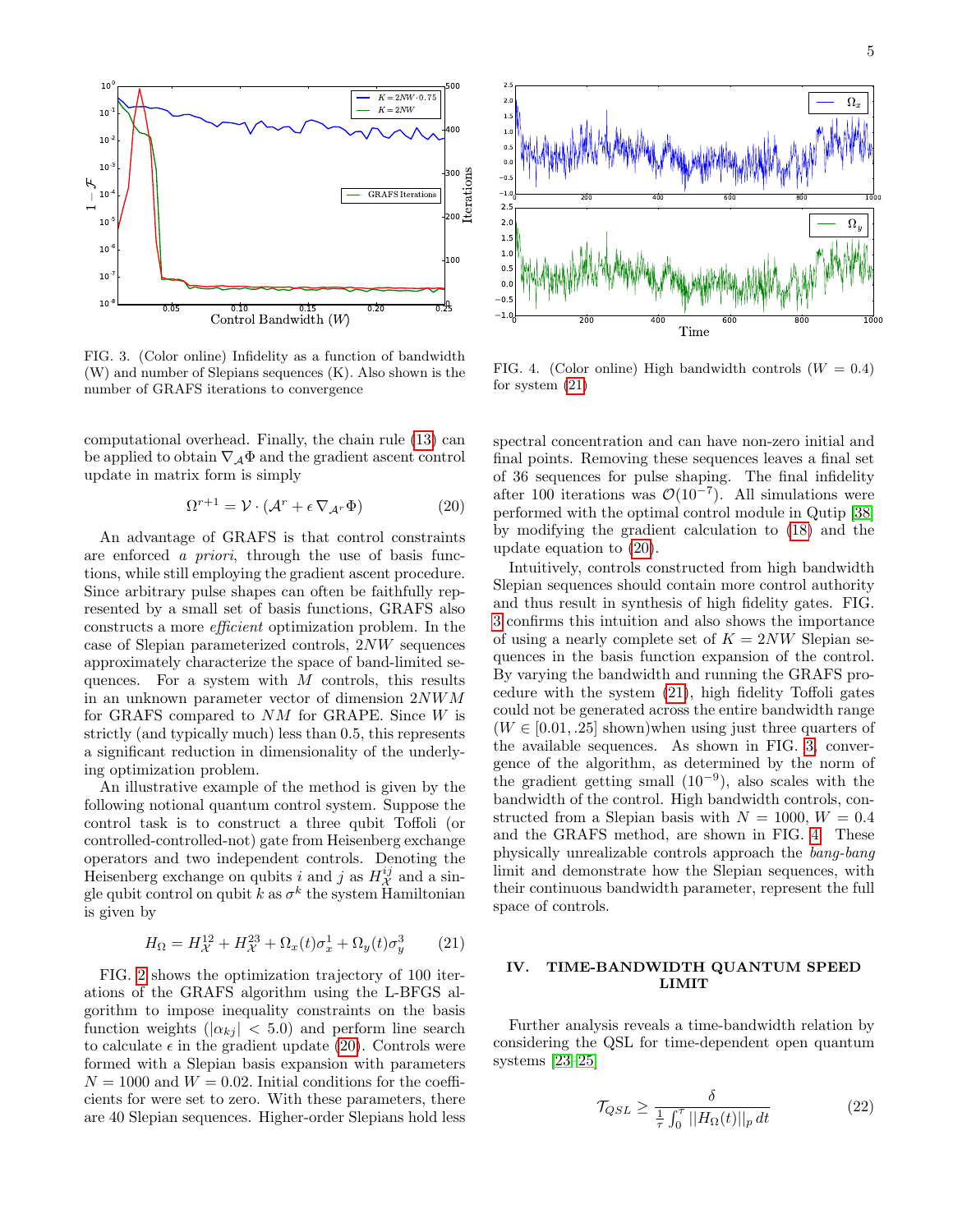

<span id="page-5-0"></span>FIG. 5. (Color online) Empirical Quantum Speed Limit scaling for  $\mathcal{F} = 0.90$  (blue) and  $\mathcal{F} = 0.99990$  (orange). The fill regions denote the standard deviation across all 100 samples. Dashed lines are curve fits of the form  $\frac{a}{W} + b$ 

where  $\delta$  is an accuracy measure and  $|| \cdot ||_p$  is the matrix p-norm. For mixed state transfer from  $\rho_0$  to  $\rho_f$ , the accuracy measure is given in terms of the Bures angle  $\delta = \sin^2 \left( \arccos \sqrt{\text{tr} \left[ \sqrt{\rho_0} \rho_f \sqrt{\rho_0} \right]} \right) .$ 

Restricting the space of allowable controls to the Slepian sequences and assuming closed, unitary dynamics and setting  $p = 2$ , a bound on the denominator of  $(22)$ can be derived. Considering a single control Hamiltonian  $H_c$ , no drift term and denoting  $\overline{H}_{\Omega} = \frac{1}{\tau} \int_0^{\tau} ||H_{\Omega}(t)||_2$  and  $\alpha = \max_i {\alpha_i}$  the following string of inequalities can be obtained

$$
\overline{H}_{\Omega} \le \frac{1}{\tau} \sum_{i=1}^{2NW} \int_0^{\tau} ||\alpha_i v_i(t) H_c||_2 dt \qquad (23)
$$

$$
= \frac{1}{\tau} ||\alpha H_c||_2 \sum_{i=1}^{2NW} \sum_{\ell=1}^{N} |v_i(t_\ell)| \Delta t \qquad (24)
$$

$$
\leq \frac{1}{\tau} ||\alpha H_c||_2 \sum_{i=1}^{2NW} \sqrt{N} \Delta t ||v_i||_2 \tag{25}
$$

$$
=\frac{1}{\tau}||\alpha H_c||_2\sqrt{N}\Delta t2NW\tag{26}
$$

since  $||v_i||_1$  < √  $N||v_i||_2$  and the Slepian sequences are normalized in two-norm. Setting  $|\alpha| = ||H_c||_2 = 1$  and since  $\tau = N\Delta t$ , a time-bandwidth QSL similar to Eq. 11 in Ref. [\[27\]](#page-6-22)

$$
\mathcal{T}_{QSL}(2\sqrt{N}W) \ge \delta \tag{27}
$$

is easily recovered.

A series of numerical experiments were performed to qualitatively assess the  $\mathcal{T}_{QSL} \geq \mathcal{O}(\delta/W)$  scaling by running the GRAFS procedure repeatedly to determine the minimal time to achieve a specified fidelity given by the distance measure  $\delta = \Phi(\mathcal{F})$ . In these experiments, 100 target unitaries were constructed by random sampling parameters defining two-qubit gates in the Cartan decomposition. In particular, a tuple  $(c_x, c_y, c_z)$  is sampled from the Weyl chamber [\[39\]](#page-6-32) to form the target

$$
U_{targ} = K_1 \exp\left(\frac{i}{2} \left(c_x \sigma_x \sigma_x + c_y \sigma_y \sigma_y + c_z \sigma_z \sigma_z\right)\right) K_2
$$
\n(28)

with randomly generated local operations  $K_i \in SU(2) \otimes$  $SU(2)$ . To further constrain the set of target gates, the tuples are formed by sampling from the Weyl chamber to obtain parameters from the 7-faced polyhedron defining parameters for so-called perfect entanglers [\[39\]](#page-6-32). These are the two-qubit unitaries capable of generating maximally entangled states from an initial product state. This class of unitaries contains the well known quantum logic class of unitaries contains the well know<br>gates such as the CNOT and  $\sqrt{\text{SWAP}}$ .

GRAFS was used to determine controls for this set of target gates while varying the control bandwidth, W, and keeping all other parameters,  $\max_i\{|a_i|\}=1$  and  $N = 1000$ , fixed. The two-qubit Hamiltonian system with 4 independent controls is given by

$$
H_X^{12} + \sum_{i=1}^{2} \Omega_x^i(t)\sigma_x^i + \Omega_y^i(t)\sigma_y^i
$$
 (29)

A bracketing procedure, requiring multiple runs of the algorithm for each target gate, was used to estimate a minimal pulse duration for a given set of parameters and desired fidelity. Specifically, given a perfect entangler target, nominal control bandwidth, W, and pulse duration,  $\tau$ , the GRAFS algorithm is run until convergence or until reaching the desired fidelity. The algorithm maintains and updates three candidate times with differences forming a golden ratio. If the desired fidelity if obtained, the algorithm is run again with the same target but with a pulse duration decreased by the distance scaled by the golden ratio. If the algorithm converges without reaching the desired fidelity, the pulse duration is increased accordingly. Note that since the number of time steps, N, is fixed, changing the pulse duration effectively changes  $\Delta t$  and the nominal bandwidth must be scaled as  $W/\Delta t$ , so that the effective control bandwidth is kept constant.

The results are shown in FIG. [5](#page-5-0) with the mean of minimal times shown by the solid curve. The dashed lines are curve fits of the form  $\frac{a}{W} + b$  showing approximate agreement with the mean. The filled region marks the standard deviation of minimal times across all samples. Some variance of minimal times is to be expected even when restricting the target set to the perfect entanglers. As shown in [\[40\]](#page-6-33), the curvature of the SU(4) manifold distorts the volume elements (Haar measure) throughout the Weyl chamber, effectively making some target unitaries farther from the initial identity matrix. From FIG. [5](#page-5-0) it is clear that the minimal time evolutions follow the time-bandwidth QSL scaling and demonstrate that Slepian based GRAFS not only recovers the bound of [\[27\]](#page-6-22), but also gives a constructive procedure for realizing the bound.